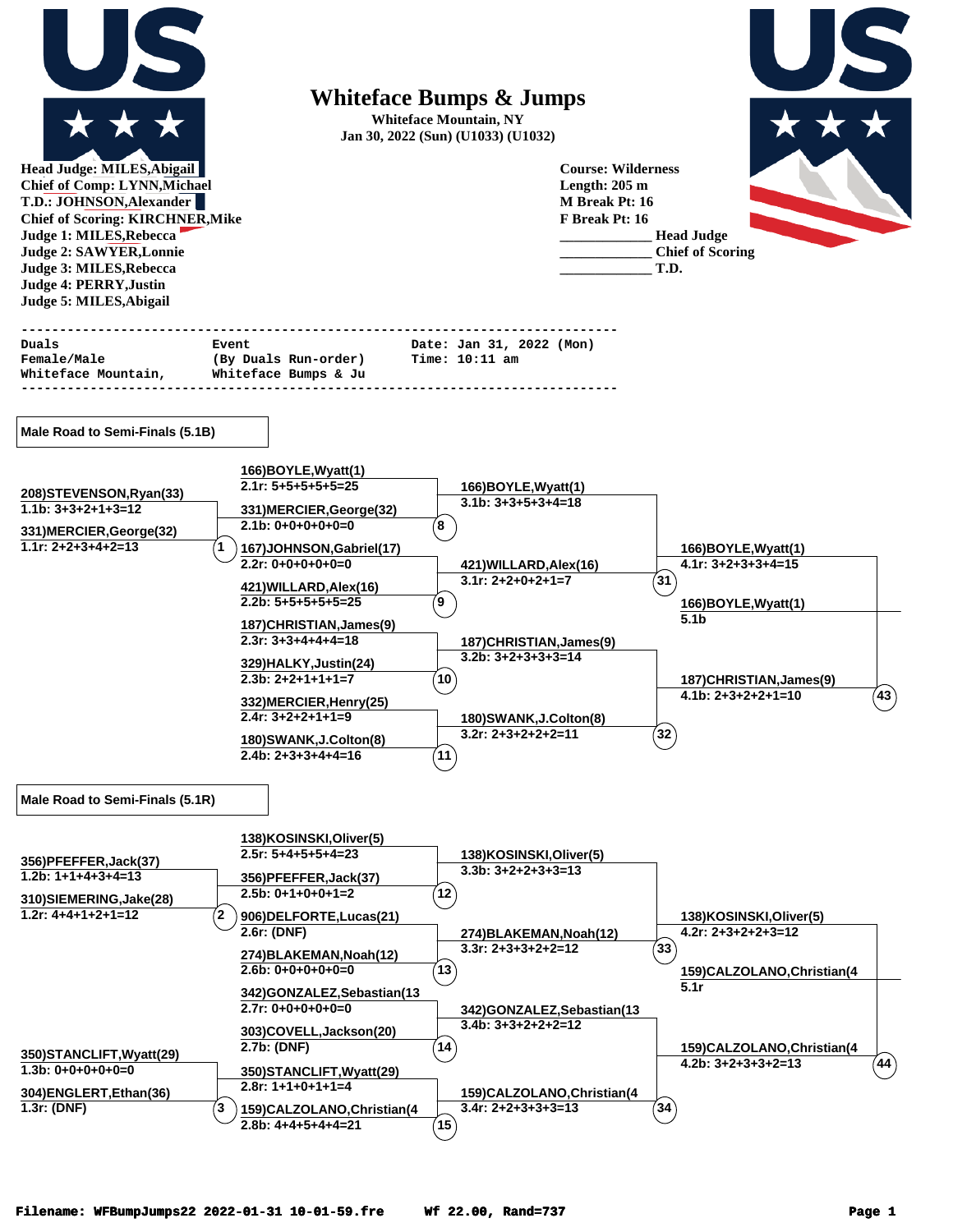| Duals<br><b>Female/Male</b><br>Whiteface Mountain,                                                        | <b>Event</b><br>(By Duals Run-order)<br>Whiteface Bumps & Ju                                                                                                                                                                                             | Date: Jan 31, 2022 (Mon)<br><b>Time: 10:11 am</b>                                                                                                               |                                                                                                              |
|-----------------------------------------------------------------------------------------------------------|----------------------------------------------------------------------------------------------------------------------------------------------------------------------------------------------------------------------------------------------------------|-----------------------------------------------------------------------------------------------------------------------------------------------------------------|--------------------------------------------------------------------------------------------------------------|
| Male Road to Semi-Finals (5.2B)                                                                           |                                                                                                                                                                                                                                                          |                                                                                                                                                                 |                                                                                                              |
| 321) SHONE, Wade(35)<br>$1.4b: 0+0+0+0+0=0$<br>344)JAMIESON,Joshua(30)<br>1.4r: (DNF)<br>4                | 292)O'HANLON, Finnegan(3)<br>$2.9r: 4+5+5+3+5=22$<br>321) SHONE, Wade (35)<br>$2.9b: 1+0+0+2+0=3$<br>146) DUESING, Peter (19)<br>$2.10r: 4+3+2+3+3=15$<br>215) ALVA, Luke (14)<br>$2.10b: 1+2+3+2+2=10$<br>198)CLAUS, Jacob(11)<br>$2.11r: 2+2+3+1+2=10$ | 292)O'HANLON, Finnegan(3)<br>$3.5b: 2+2+5+2+3=14$<br>16<br>146)DUESING, Peter(19)<br>$3.5r: 3+3+0+3+2=11$<br>$^{\prime}$ 17 $^{\prime}$<br>311)LEWIS,Camden(22) | 292)O'HANLON, Finnegan(3)<br>$4.3r: 4+5+5+4+5=23$<br>$\left( 35\right)$<br>292)O'HANLON, Finnegan(3)<br>5.2b |
| 330) BAHNIK, Nate(27)<br>$1.5b: 0+0+0+0+0=0$<br>327)CLAFFEY,Liam(38)<br>$1.5r: 5+5+5+5+5=25$<br>5         | 311)LEWIS,Camden(22)<br>$2.11b: 3+3+2+4+3=15$<br>327)CLAFFEY,Liam(38)<br>$2.12r: 2+2+0+2+1=7$<br>230) SLAVICH, Jake(6)<br>$2.12b: 3+3+5+3+4=18$                                                                                                          | $3.6b: 3+3+3+3+4=16$<br>(18)<br>230) SLAVICH, Jake(6)<br>$3.6r: 2+2+2+2+1=9$<br>$^{\prime}$ 19 $^{\prime}$                                                      | 311)LEWIS,Camden(22)<br>$^7$ 45<br>$4.3b: 1+0+0+1+0=2$<br>$^{\prime}$ 36 $^{\prime}$                         |
| Male Road to Semi-Finals (5.2R)                                                                           |                                                                                                                                                                                                                                                          |                                                                                                                                                                 |                                                                                                              |
| 328)PSICHOPAIDAS, John(39)<br>$1.6b: 1+1+0+1+0=3$<br>347)LIGOZIO, George(26)<br>$1.6r: 4+4+5+4+5=22$<br>6 | 252)DUDA,Tyler(7)<br>$2.13r: 4+3+5+4+5=21$<br>347)LIGOZIO, George (26)<br>$2.13b: 1+2+0+1+0=4$<br>326)FLYNN, Brayden(23)<br>$2.14r: 2+1+0+2+2=7$<br>223)BOYLE, Luca(10)                                                                                  | 252)DUDA, Tyler(7)<br>$3.7b: 2+3+3+1+2=11$<br>$^{'}20$<br>223)BOYLE, Luca(10)<br>$3.7r: 3+2+2+4+3=14$                                                           | 223)BOYLE, Luca(10)<br>$4.4r: 2+1+1+2+1=7$<br>(37`                                                           |
| 279)JAMIESON, Ryan(31)<br>$1.7b: 0+0+0+0+0=0$<br>349)RIESZER, Colby(34)<br>$1.7r$ : (DNF)<br>7            | $2.14b: 3+4+5+3+3=18$<br>121) SCHEID, Nicholas (15)<br>$2.15r: 2+2+5+1+2=12$<br>305)CIAGLO,Owen(18)<br>$2.15b: 3+3+0+4+3=13$<br>279)JAMIESON, Ryan(31)<br>$2.16r: 1+0+0+1+0=2$<br>107) ALVA, Isaac(2)<br>$2.16b: 4+5+5+4+5=23$                           | $^{\prime}$ 21<br>305)CIAGLO, Owen(18)<br>$3.8b: 2+2+1+1+1=7$<br>$^{'}22$<br>107) ALVA, Isaac(2)<br>$3.8r: 3+3+4+4+4=18$<br>$^{7}$ 23 $^{7}$                    | 107)ALVA, Isaac(2)<br>5.2r<br>107)ALVA, Isaac(2)<br>$^7$ 46 $)$<br>$4.4b: 3+4+4+3+4=18$<br>$\left(38\right)$ |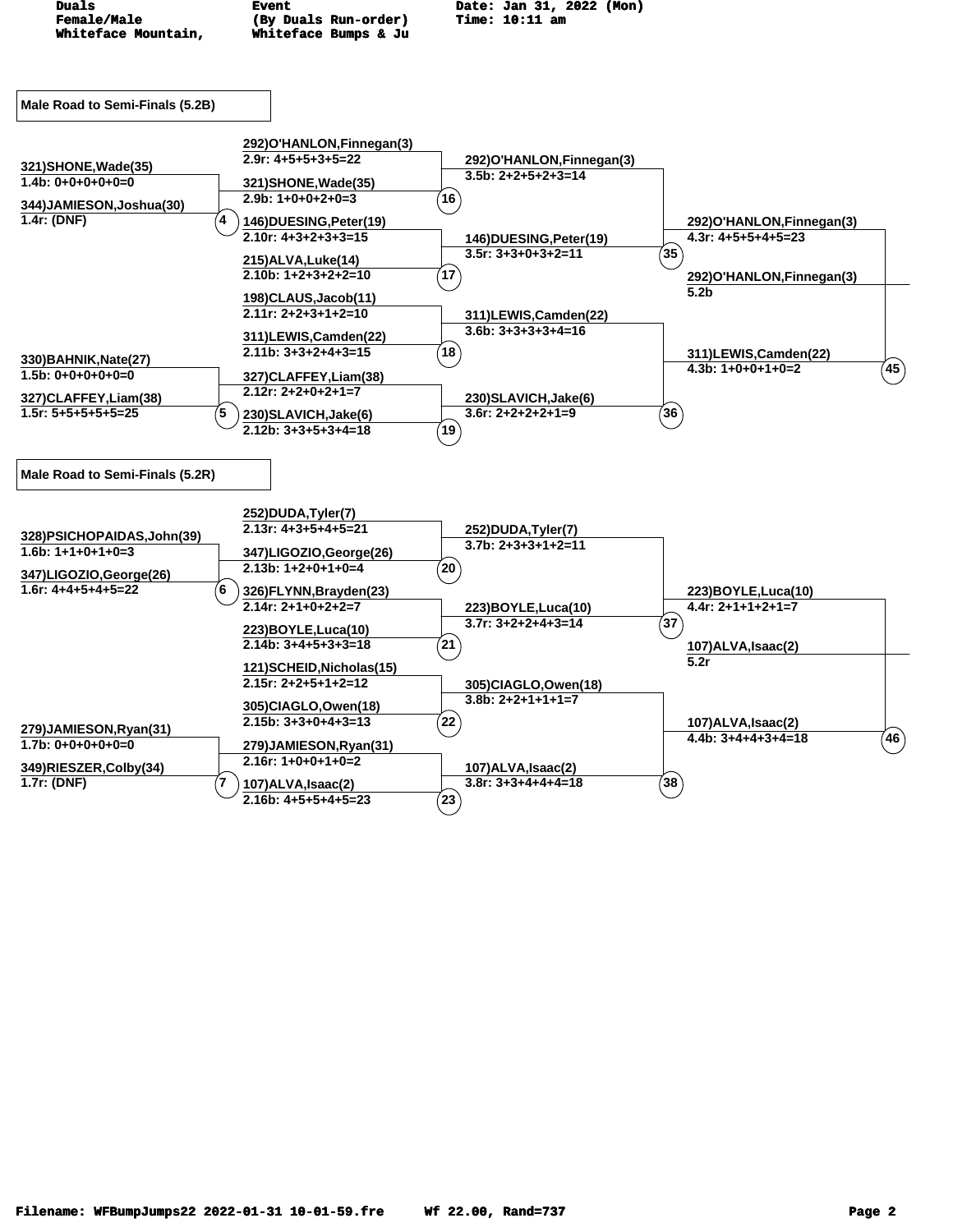